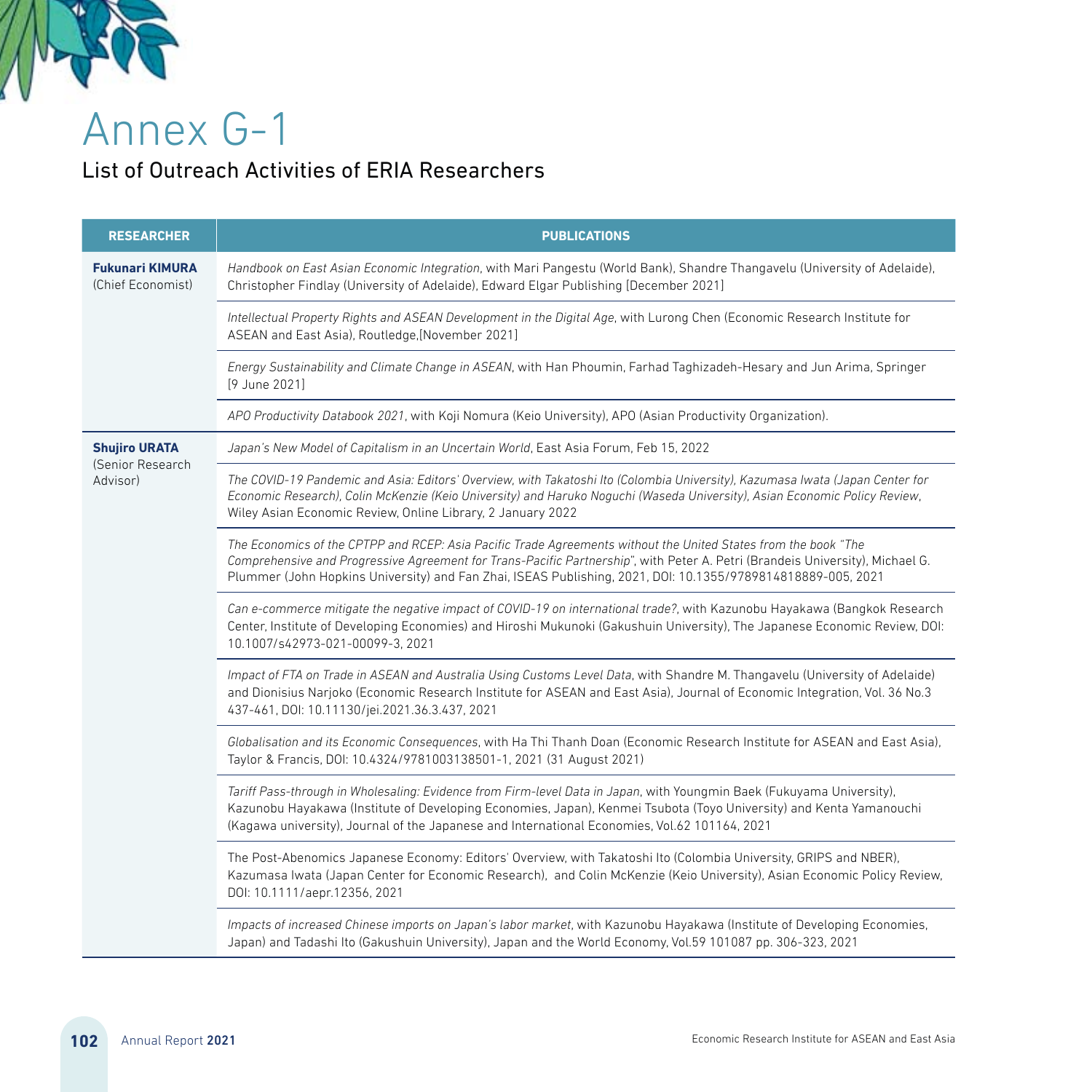| <b>RESEARCHER</b>                                       | <b>PUBLICATIONS</b>                                                                                                                                                                                                                                                                         |
|---------------------------------------------------------|---------------------------------------------------------------------------------------------------------------------------------------------------------------------------------------------------------------------------------------------------------------------------------------------|
|                                                         | Enhancing SME Participation in Global Value Chains: Determinants, Challenges, and Policy Recommendations, Asian Development<br>Bank Institute, ISBN: 978-4-89974-227-2, 2021                                                                                                                |
|                                                         | The Determinants of Participation in Global Value Chains: A Cross-Country, Firm-Level Analysis, with Youngmin Baek (Waseda<br>University), Asian Development Bank Institute, Working Paper No.1116, 2021                                                                                    |
|                                                         | Labor Market Impacts of Import Penetration from China and Regional Trade Agreement Partners: The Case of Japan, with<br>Kazunobu Hayakawa (Institute of Developing Economies, Japan) and Tadashi Ito (Gakushuin University), The Developing<br>Economies, Vol. 59, No. 3, pp. 306-323, 2021 |
|                                                         | FDI activities and integration in ASEAN and East Asia from the book Handbook on East Asian Economic Integration, with Shandre<br>Thangavelu (University of Adelaide) and Dessie Tarko Ambaw (University of Adelaide), Edgar Elgar Publishing, ISBN:<br>9781788975155 pp. 88-109, 2021       |
|                                                         | The Economics of the Free and Open Indo-Pacific Vision: The Objectives, Challenges and Japan's Role, Canadian Global Affairs<br>Institute, ISBN: 978-1-77397-175-9, 2021                                                                                                                    |
| <b>Jun ARIMA</b>                                        | Op Ed: "Japan's carbon neutrality challenge", East Asia Forum, 9 December 2021.                                                                                                                                                                                                             |
| (Senior Policy<br>Fellow for Energy<br>and Environment) | Op Ed: "Reclaiming pragmatism in Japan's energy policy", East Asia Forum and Eurasia Review, 4 and 3 April 2021.                                                                                                                                                                            |
| Venkatachalam<br><b>ANBUMOZHI</b>                       | Op Ed: 'Do FTAs Matter for Realising Circular Supply Chains in ASEAN?' has been published by The Jakarta Post on 11 March<br>and The Manila Times [11 March 2022]                                                                                                                           |
|                                                         | Viability of Current Policies and Their Impact on Global Sustainability', 2022 Trends Research Vol 2, 138-157. (in print), 2<br>March 2022                                                                                                                                                  |
|                                                         | Op Ed: 'Indonesia's Challenge in Reviving G20 for (a stronger and inclusive) Global Economic' has been published by The<br>Manila Times on 20 February 2022 and The Jakarta Post [25 February 2022]                                                                                         |
|                                                         | Op Ed: 'Regional Key to Tackling Climate Change in Indonesia' with Citra Endah Nur Setyawati, Jakarta Post [24 January 2022]<br>and Manila Times [20 January 2022]                                                                                                                          |
|                                                         | Financing circular economy futures in the Global South', 2022, in Buchoud N JA, A Charmbus (Eds) Intersecting Volume 7<br>'Bending the Linear Economy on Plastics' pp. 116-123, January 2022                                                                                                |
|                                                         | Reconciling Carbon Pricing, Competitiveness and (EU) Carbon Border Adjustment Mechanisms', 2022, in Asia in Wahlres G<br>(Ed) Geoeconomics of Decarbonization in Asia-Pacific Konrad-Adenauer-Stiftung e. V. Berlin 95-122. (in print)                                                      |
|                                                         | Energy transition for fuelling economic integration in East Asia' (2021) in Kimura F, M Pangestu, S M Thangavel and C Findlay,<br>Hand Book of Asian Economic Integration, Edward Elgar, pp 342-365 (13 December 2021)                                                                      |
|                                                         | Op Ed: 'Financing the Climate pledge', Borneo Bulletin, 13 December 2021                                                                                                                                                                                                                    |
|                                                         | Op Ed: 'Small steps can lead to big strides on climate incentives', The China Daily, 9 December 2021                                                                                                                                                                                        |
|                                                         | Op Ed: Mobilising USD 1 trillion for climate finance, The New Indian Express, 29 November 2021.                                                                                                                                                                                             |
|                                                         | Op Ed: 'The economist of COP26: How to mobilize \$1 trillion needed to meet net zero target, The Manila Times, 27 November 2021.                                                                                                                                                            |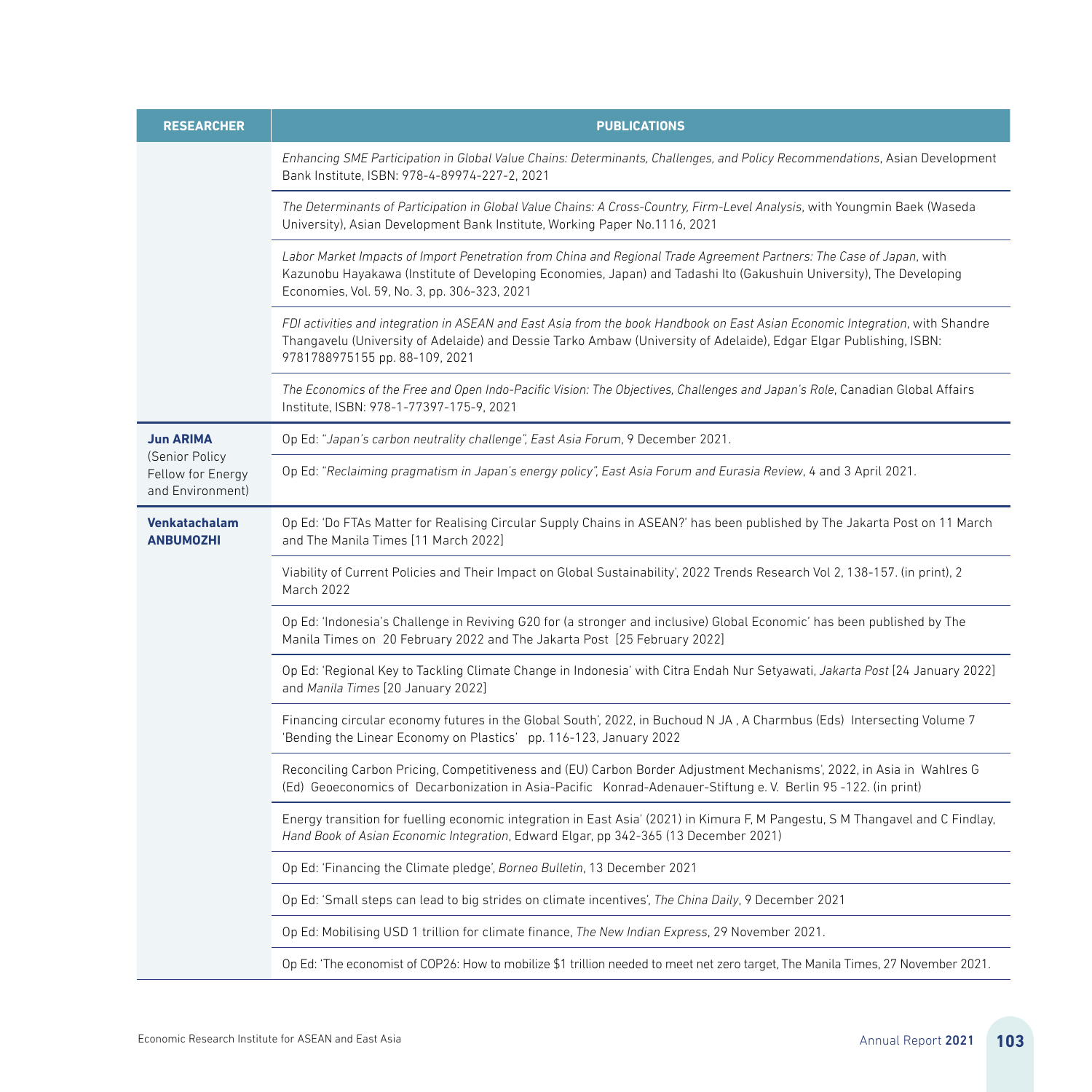| <b>RESEARCHER</b> | <b>PUBLICATIONS</b>                                                                                                                                                                                                                                                                                                           |
|-------------------|-------------------------------------------------------------------------------------------------------------------------------------------------------------------------------------------------------------------------------------------------------------------------------------------------------------------------------|
|                   | Reinventing Smart Cities as an Extended Enterprise Model for Inclusive Growth, Proceedings of the 1st Asia Inclusive Smart<br>Cities Conference, Kyoto, November 24-25 2021                                                                                                                                                   |
|                   | Op Ed: 'Climate action will benefit economies as well as people', Global China Daily, 10 November 2021.                                                                                                                                                                                                                       |
|                   | Op Ed: 'Can Glasgow COP26 Save the Planet? Transforming Climate Fatigue into People Centric Climate Actions, The Market<br>Scener, 4 November 2021                                                                                                                                                                            |
|                   | Building innovative, inclusive and resilient global value chains' 2021, with Kaliappa Kalirajan, J. Soc. Econ. Dev. 23, 439–446),<br>27 October 2021                                                                                                                                                                          |
|                   | Enhancing food supply chain resilience through the utilization of the digital and sequence information technologies' (2021),<br>with S Babu, C A Bollino, W Craig, P Kulandaivelu, F M Barrios E. Yamaji, Think Tank 20 Policy Brief. Italian Institute for<br>International Political Studies, Milan, pp 12, 13 October 2021 |
|                   | Resetting Low Carbon Green Growth Policies Through Stimulus Packages In The Aftermath Of Covid-19 Pandemic (2021)<br>withM Cholifihani, T Hongo, K Kalirajan, J Kim, R Mathur, H Tian and P Wolff, Think Tank 20 Policy Brief, Italian Institute for<br>International Political Studies, Milan, pp12, 12 October 2021.        |
|                   | Localising the Circular Economy Imperative in the Post Covid -19 Era: Place, Trade and Multilateralism'm (2021) with N JA<br>Buchoud, A Charalambous, E Croci, M Kochhan, T Sonobe, Think Tank 20 Policy Brief, Italian Institute for International Political<br>Studies, Milan, pp 17, 14 October 2021                       |
|                   | Digital Space and Space-Based Technologies For climate Change Adaptation and Resilience', (2021), Asia Pacific Tech<br>Monitor, Jul -Sep pp 15-23.                                                                                                                                                                            |
|                   | Transformative Strategies and Financing Policies for a Circular Net Zero Economy', (2021), Proceedings of the Research<br>Institute Network shop on Growth Strategy for Post Covid-19.                                                                                                                                        |
|                   | Mobilizing Private Finance for Low-Carbon Energy Transition' (2021) in B Susantono, Y Zhia, R Shrestha and L Mo (Eds).<br>Financing Clean Energy in Developing Asia. Asian Development Bank pp 291-338 (10 July 2021)                                                                                                         |
|                   | Op Ed: 'Sustainability in palm oil industry', Borneo Bulletin, 1 July 2021                                                                                                                                                                                                                                                    |
|                   | Op Ed: 'Toward sustainable palm oil production and trade', The Jakarta Post, 28 June 2021                                                                                                                                                                                                                                     |
|                   | Op Ed: 'Towards Sustainable Palm Oil Production And Trade', The ASEAN Post, 19 June 2021                                                                                                                                                                                                                                      |
|                   | Reinventing Smart Liveable cities in the Post Covid era: Three narratives for globally coordinated actions (2021), Global<br>Solutions Journal, Issues 7, May 71-76 (27 May 2021)                                                                                                                                             |
|                   | Op Ed: 'What Will India's Post-COVID Recovery Look Like?', Brink News, 17 May 2021                                                                                                                                                                                                                                            |
|                   | Op Ed: 'Smart city growth creates biometrics opportunity', Biometric Update, 5 April 2021                                                                                                                                                                                                                                     |
|                   | A Global financial crisis and firm activities in global value chain: case of Vietnamese firms', (2021) with S.M. Thangavelu, J.<br>Soc. Econ. Dev. 23, 505-520 https://doi.org/10.1007/s40847-020-00135-9                                                                                                                     |
|                   | Application of supply chain approach to improving hazard-resilient health services: framework analysis for ASEAN and<br>options of implementation' (2021) with M. Liu. J. Soc. Econ. Dev. 23, 582-600                                                                                                                         |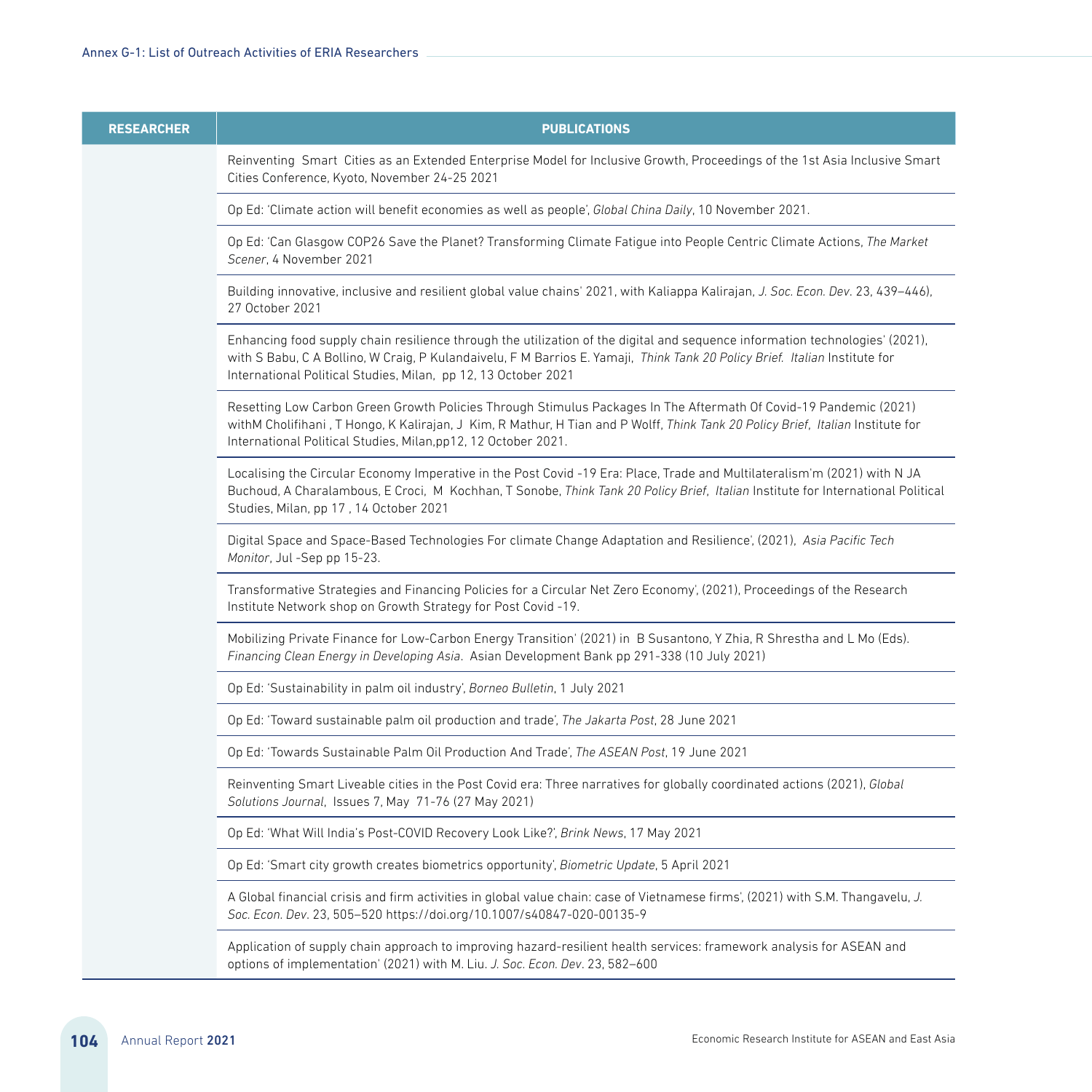| <b>RESEARCHER</b>           | <b>PUBLICATIONS</b>                                                                                                                                                                                                                                                                                                                                                                                               |
|-----------------------------|-------------------------------------------------------------------------------------------------------------------------------------------------------------------------------------------------------------------------------------------------------------------------------------------------------------------------------------------------------------------------------------------------------------------|
| <b>Lurong CHEN</b>          | Intellectual Property Rights and ASEAN Development in the Digital Age. Edited with Fukunari Kimura. Routledge book. 18<br>November 2021                                                                                                                                                                                                                                                                           |
|                             | "Introduction", in L. Chen and F. Kimura (eds.) Intellectual Property Rights and ASEAN Development in the Digital Age. New York:<br>Routledge, pp. 8-28                                                                                                                                                                                                                                                           |
|                             | "Digital Asia: Responding to Challenges from GVCs Digitalization, US-China Decoupling, and the Covid-19 Pandemic", in Japan<br>SPOTLIGHT, Vol.240, pp. 8-12                                                                                                                                                                                                                                                       |
| <b>DOAN Thi Thanh</b><br>Ha | 'Institutional reform, regulatory reform, and integration in East Asia' with Rashesh Shrestha (2021) in Kimura, F., M. Pangestu,<br>S.M. Thangavelu and C. Findlay (eds.) Handbook on East Asian Economic Integration. Edward Elgar Book. 14 December 2021.                                                                                                                                                       |
|                             | Globalisation and its Economic Consequences Looking at APEC Economies. Edited with Shujiro Urata. Routledge book. 31<br>August 2021                                                                                                                                                                                                                                                                               |
| <b>HAN Phoumin</b>          | 'Sustainable Water Resource Development in the Lower Mekong Basin: Synergies and Trade-Offs across Borders and<br>Sectors' (2022) With To Minh Tu and Thim Ly In: Antoniades A., Antonarakis A.S., Kempf I. (eds) Financial Crises, Poverty and<br>Environmental Sustainability: Challenges in the Context of the SDGs and Covid-19 Recovery. Sustainable Development Goals<br>Series. Springer, [1 January 2022] |
|                             | 'Curtailed electricity and hydrogen in Association of Southeast Asia Nations and East Asia Summit: Perspectives from<br>economic and environmental analysis', (2021) With Youngho Chang International Journal of Hydrogen Energy (IJHE).<br>[14 November 2021]                                                                                                                                                    |
|                             | 'A strategic roadmap for large-scale green hydrogen demonstration and commercialisation in China: A review and survey<br>analysis' (2021) with Yanfei Li and Xunpeng Shi. International Journal of Hydrogen Energy (IJHE). [12 November 2021].                                                                                                                                                                    |
|                             | 'Assessment of accessible, clean and efficient energy systems: A statistical analysis of composite energy performance<br>indices' (2021) with Suwin Sandu, Muyi Yang, et al. Applied Energy. Vol. 304 [15 December 2021]                                                                                                                                                                                          |
|                             | 'Impacts of droughts and floods on croplands and crop production in Southeast Asia - An application of Google Earth Engine',<br>(2021) with Manjunatha Venkatappa, Nophea Sasaki, Issei Abe. Science of The Total Environment. Volume 795, [15 November<br>2021]                                                                                                                                                  |
|                             | Energy Sustainability and Climate Changes (2021) with Fukunari Kimura, Jun Arima and Farhad Hesary. Springer. [9 June<br>2021]                                                                                                                                                                                                                                                                                    |
|                             | Harnessing Wind Energy Potential in ASEAN: Modelling and Policy Implications' (2021) with Youngho Chang.<br>Sustainability 2021, 13(8), 4279; [12 April 2021]                                                                                                                                                                                                                                                     |
|                             | Op Ed: COP26 and the end of coal: ASEAN needs a plan, The Manila Times [23 November 2021], Asia Views [29 November<br>2021] and Italian Trade Agency [26 November 2021]                                                                                                                                                                                                                                           |
| <b>Lili Yan ING</b>         | "East Asia's Economic Agreement" with Mari Pangestu (Ed.), East Asia Forum Quarterly, Vol. 14 No. 1 January-March 2022                                                                                                                                                                                                                                                                                            |
|                             | "G20 and RCEP as a Powerhouse for integration, recovery, and development" with Mari Pangestu, East Asia Forum Quarterly,<br>Vol. 14 No. 1, January-March 2022, pp 5-7                                                                                                                                                                                                                                             |
|                             | Op Ed:" New centre of gravity" for global trade, Borneo Bulletin, 27 December 2021                                                                                                                                                                                                                                                                                                                                |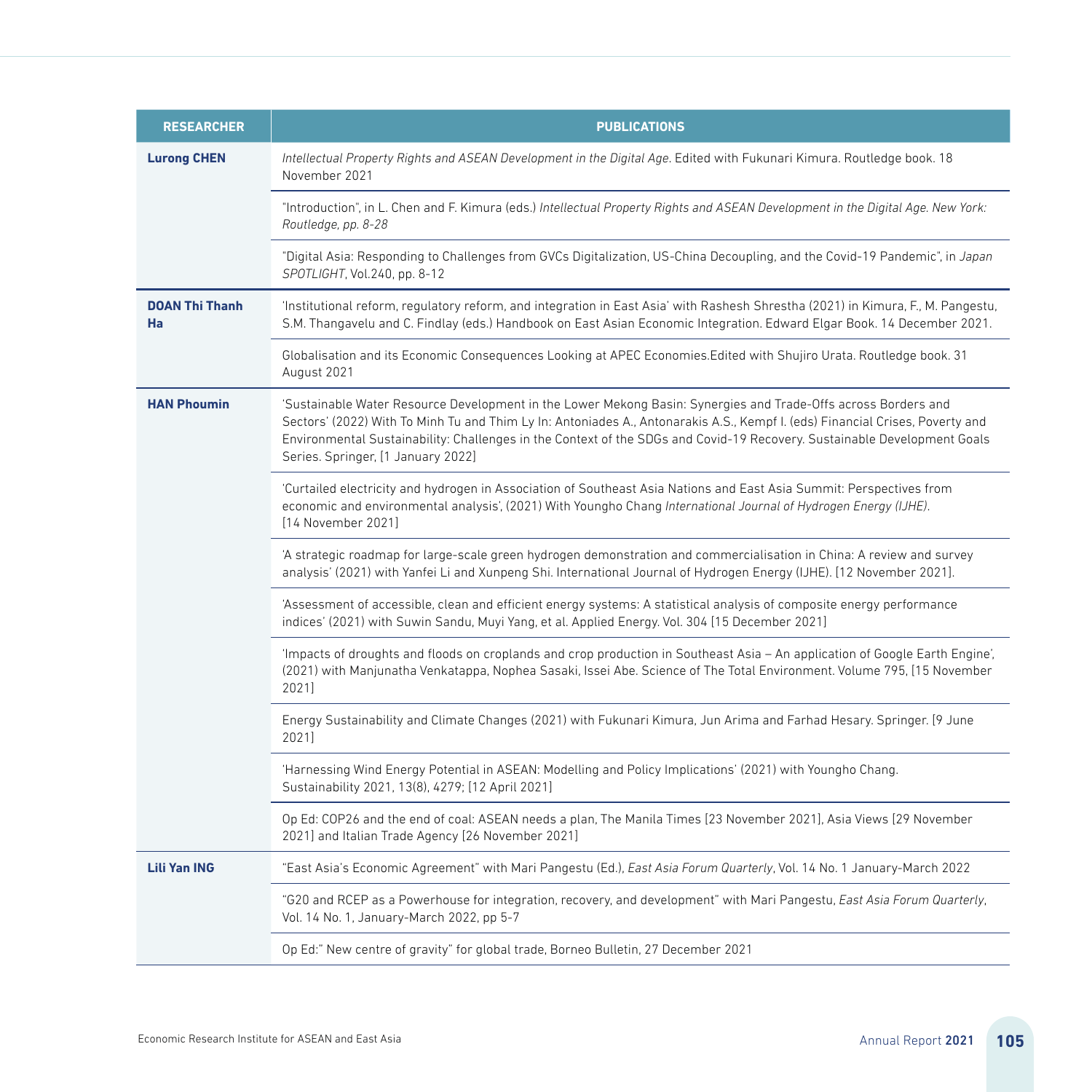| <b>RESEARCHER</b>                  | <b>PUBLICATIONS</b>                                                                                                                                                                                                                                                            |
|------------------------------------|--------------------------------------------------------------------------------------------------------------------------------------------------------------------------------------------------------------------------------------------------------------------------------|
|                                    | Op Ed: What Does the RCEP mean for Indonesia, Manila Times, 20 December 2021                                                                                                                                                                                                   |
|                                    | Op Ed: RI will benefit from RCEP but has yet to ratify it, The Jakarta Post, 17 December 2021                                                                                                                                                                                  |
|                                    | 'The EU-China Comprehensive Agreement on Investment: Lesson Learnt for Indonesia', (2021) with Junianto James Losari.<br>China Economic Journal, 14(2): 200-221. [15 July 2021]                                                                                                |
|                                    | "Trade liberalisation and Chinese firm's exports: Sourcing from Indonesia", (2021) with Wei Tian and Miaojie Yu, The World<br>Economy, Wiley Blackwell, vol. 44(6), pages 1795-1813, June.                                                                                     |
|                                    | Op-ed: "Economic Outlook 2021: Beware of prolonged recession", The Jakarta Post, 5 January 2021.                                                                                                                                                                               |
| <b>Ikumo ISONO</b>                 | 'Connectivity and the geographical simulation model' with Damiaan Persyn (2021) in Kimura, F., M. Pangestu, S.M. Thangavelu<br>and C. Findlay (eds.) Handbook on East Asian Economic Integration. Edward Elgar Book. 14 December 2021.                                         |
| <b>Fusanori IWASAKI</b>            | Applying the extended producer responsibility towards plastic waste in Asian developing countries for reducing marine<br>plastic debris' (2021) with Hendro Putra Johannes, Michikazu Kojima, and Ellen Putri Edita Waste Management & Research<br>journal by on 28 April 2021 |
|                                    | From buyer-driven fragmented to consumer-driven vertically integrated value chains: A case study of Japanese apparel and<br>accessory SMEs (2022), with Yasushi Ueki, IDE-JETRO Discussion Paper.                                                                              |
| Michikazu KOJIMA                   | 'Applying the extended producer responsibility towards plastic waste in Asian developing countries for reducing marine<br>plastic debris" (2021) with Hendro Putra Johannes, Fusanori Iwasaki, and Ellen Putri Edita on Waste Management & Research<br>journal [28 April 2021] |
| <b>Dionisius</b><br><b>NARJOKO</b> | 'Reorganisation of Production'(2021),with Kimura, F., in F. Kimura, M. Pangestu, S.M. Thangavelu, and C. Findlay, and (eds.),<br>Handbook on East Asia Economic Integration. London: Edward Elgar, pp. 366-89.                                                                 |
|                                    | 'Determinants of Regional Trade Agreement Utilization: Evidence from Multiple Import Countries in Asia', with Chang, K., K.<br>Hayakawa, N. Laksanapanyakul J.H. Pyun, and F. Quimba. The World Economy. [6 November 2021]                                                     |
|                                    | 'Impact of FTA on Trade for ASEAN and Australia Using Custom Level Data' (2021), with Thangavelu, S. Mugan, S. Urata,<br>Journal of Economic Integration, 36(3), pp.437-61                                                                                                     |
| <b>Keita OIKAWA</b>                | 'Japan's Public Debt Sustainability before and after COVID-19' with Jérémie Cohen-Setton in The Sustainability of Asia's Debt,<br>Edward Elgar Publishing, 2022, pp. 66-86                                                                                                     |
| <b>Anita PRAKASH</b>               | 'Supply Chain Performance in India and ASEAN during COVID-19 and the Outlook Ahead' Confederation of Indian Industries<br>(CII) series: Supply Chain Cooperation: Building Resilient and Reliable Supply Chains, January 2022, pp.9-13                                         |
|                                    | "Supply Chains in ASEAN and India: Resilient Performance and Risk Sharing Amidst COVID-19 Pandemic and Trade Tensions"<br>Policy brief for Observer Research Foundation                                                                                                        |
|                                    | "EU-Asia Cooperation: Prioritising the Development Cooperation Agenda for Inclusive Transformation in Developing Asia"<br>Policy Brief for OECD Development Center                                                                                                             |